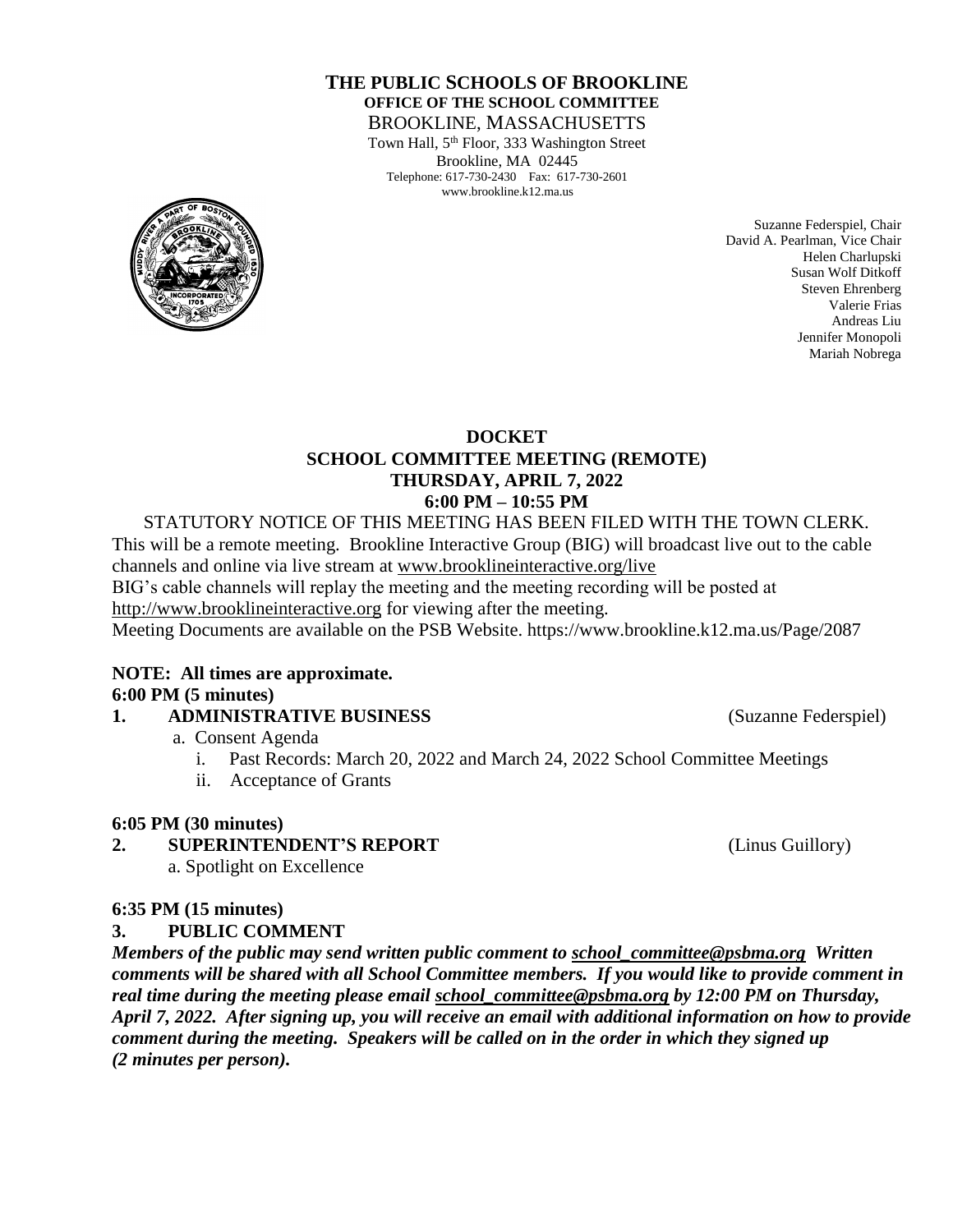# **BROOKLINE SCHOOL COMMITTEE MEETING DOCKET APRIL 7, 2022 PAGE 2**

### **6:50 PM (45 minutes)**

**4. 2022 ANNUAL TOWN MEETING WARRANT ARTICLES a. PUBLIC HEARING, Discussion, Possible Vote on Articles**

*Members of the public may send written public comment to [school\\_committee@psbma.org](mailto:school_committee@psbma.org) Written comments will be shared with all School Committee members. If you would like to provide comment in real time during the meeting please email [school\\_committee@psbma.org](mailto:school_committee@psbma.org) by 12:00 PM on Thursday, April 7, 2022. After signing up, you will receive an email with additional information on how to provide comment during the meeting. Speakers will be called on in the order in which they signed up (2 minutes per person).* 

### **2022 Annual Town Meeting Warrant Articles-Public Hearing**

Article 9. Amend Article 4.8 of the Town's General By-Laws to adjust calculation of Living Wage (Human Resources) Article 28. Home Rule Petition to expand local voting rights to sixteen and seventeen year-olds (Sweitzer-Shalit et. al) Article 8. Annual (FY 2023) Budget Appropriations Article (Advisory Committee)

Article 23. Resolution to create an Athletic Field Surface Task Force (Toffel)

Article 24. Amend the Town's General By-Laws pertaining to Artificial Turf Surfaces. (Richmond et.al)

#### **7:35 PM (1 hour and 30 minutes)**

## **5. PRESENTATIONS AND DISCUSSIONS OF CURRENT ISSUES**

#### **7:35 PM (30 minutes)**

|  | a. Enrollment Update | (Erin Cooley and Office of Registration and   |
|--|----------------------|-----------------------------------------------|
|  |                      | <b>Enrollment Coordinator Meaghan Geaney)</b> |

#### **8:05 PM (1 hour)**

b. Superintendent's Entry Findings Report (Linus Guillory)

#### **9:05 PM (45 minutes)**

#### **6. SCHOOL COMMITTEE ACTIONS** (David Pearlman)

- a. Proposed Public Schools of Brookline Sustainability Policy (2nd Reading/Possible Vote)
- b. Proposed Public Schools of Brookline Pesticide Policy (Possible Vote on Department of Public Works Recommended Amendments)
- c. Proposed Public Schools of Brookline Physical Restraint Policy (2nd Reading/Possible Vote)

#### **9:50 PM (30 minutes)**

## **7. SUBCOMMITTEE AND LIAISON REPORTS**

a. Finance (Mariah Nobrega) i. Accounts Payable Warrants b. Capital Improvements (Helen Charlupski) c. Curriculum (Jennifer Monopoli) d. Policy (David Pearlman) e. Government Relations (Helen Charlupski) f. Negotiations (Andy Liu) g. Additional Liaisons and Updates